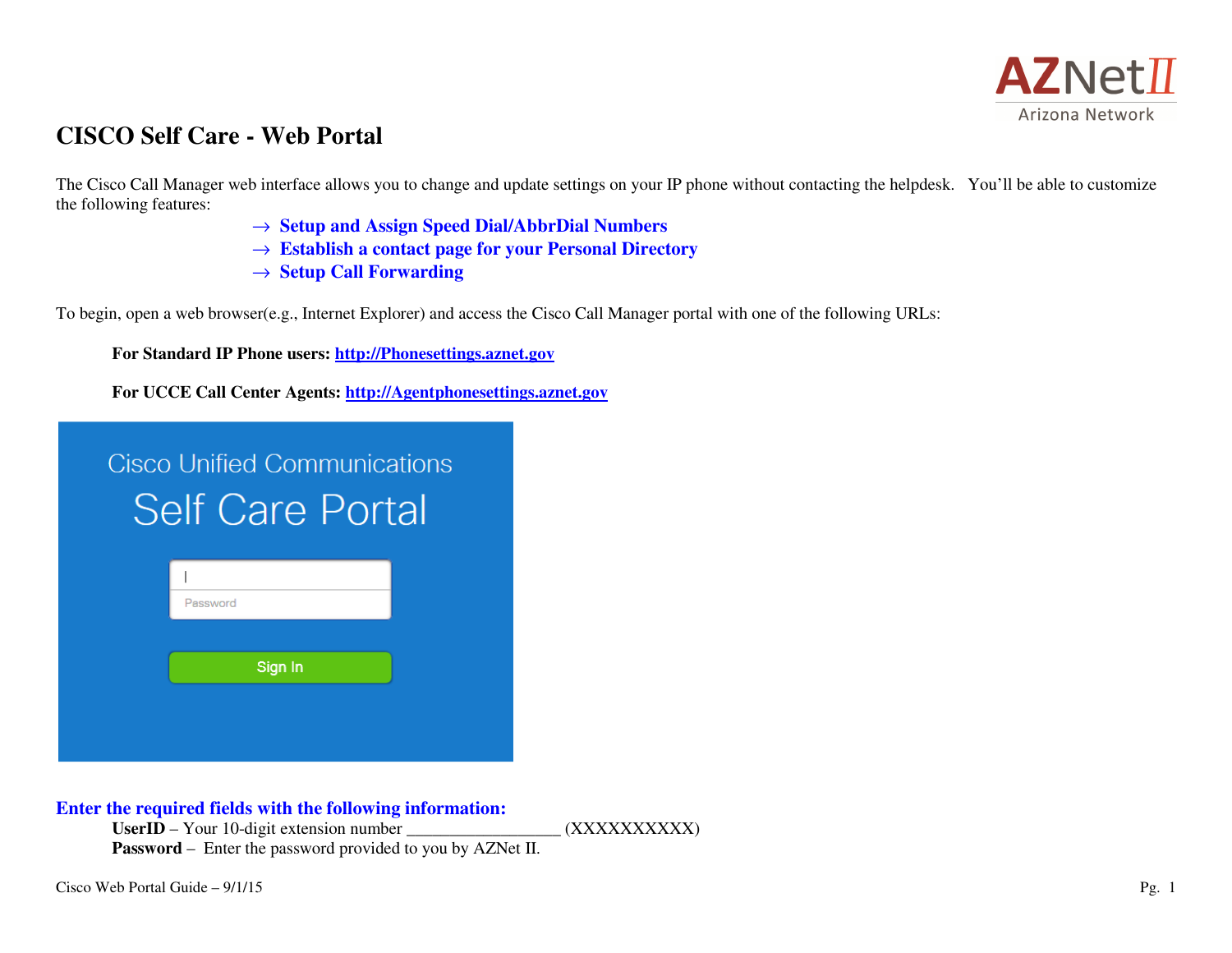

# **Phones page**

The Phone page appears immediately after users log in to Unified Communications Self Care Portal. It can also be accessed by clicking "Phones" in the Toolbar. Here you will find the application's general settings and you will have the ability to program **call forwarding** and **speed dials**.



**Note: To accessing personal Address Book from the telephone Click on "general Settings", then enter in a PIN (numeric only)** 

**Enter in a number of 1-128 numbers long as your pin number which is just for accessing your personal directory from your office telephone.**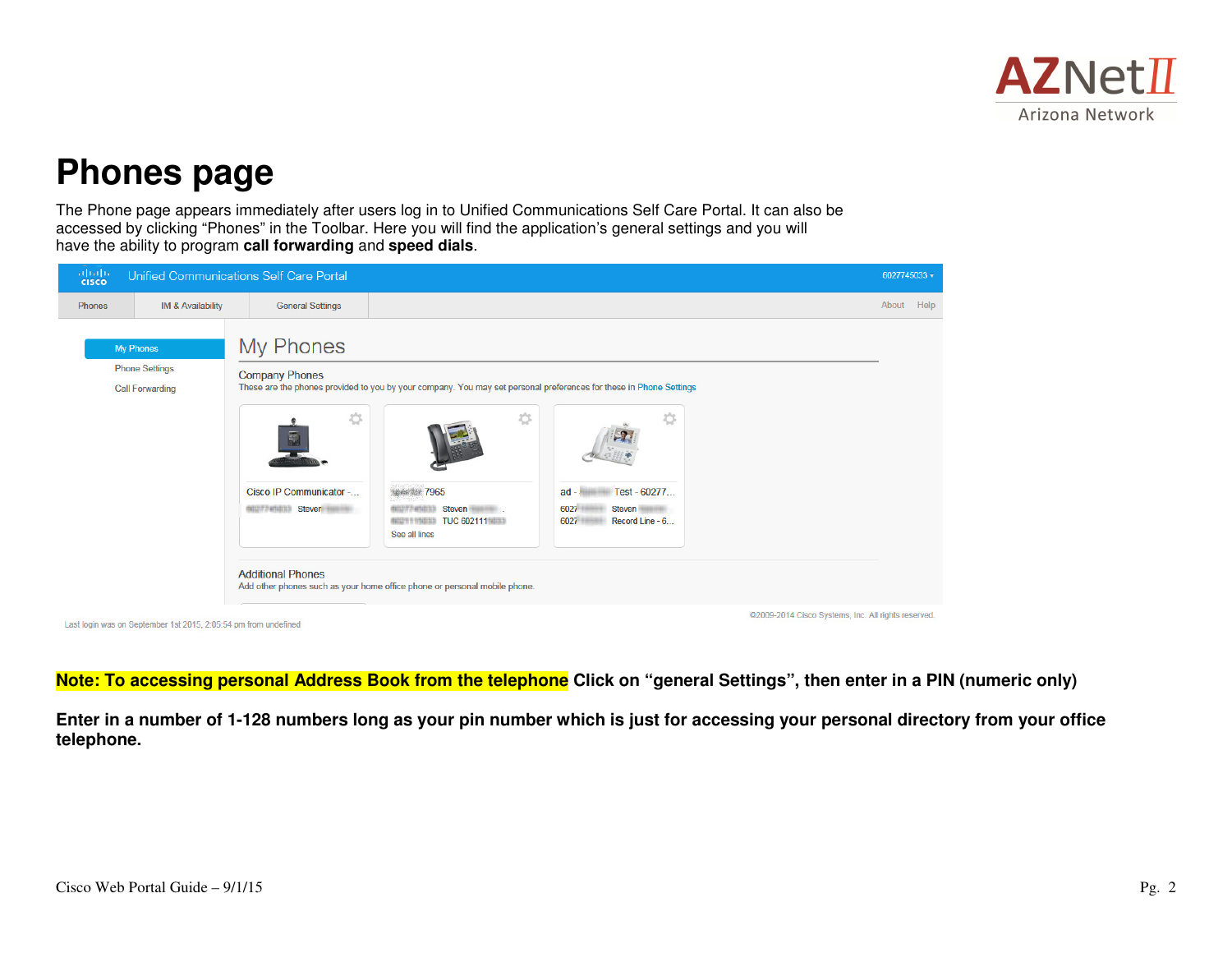

# **Phones**

 The settings that appear under the Phones tab allow you to view and configure settings for each of your Cisco Unified IP Phones and Jabber devices. The Phones tab is split into three main sections:

- **My Phones**—Under My Phones, you can view a summary of all of your phones and add new phones, edit line descriptions In the My Phones window, you can edit phone and line descriptions for your company phones
- **Phone Settings**—Under Phone Settings, you can configure phone settings such as speed dial numbers, call history, and call forwarding settings.
- **Call forwarding**—Under Call forwarding, you can configure call forwarding options for your phones.

Note: Some features are disabled and are only available on state phones by making a change ticket request. You will be able to see that these protected features will show the display "deactivated by your administrator". **Should there be additional questions please contactyour IT helpdesk.**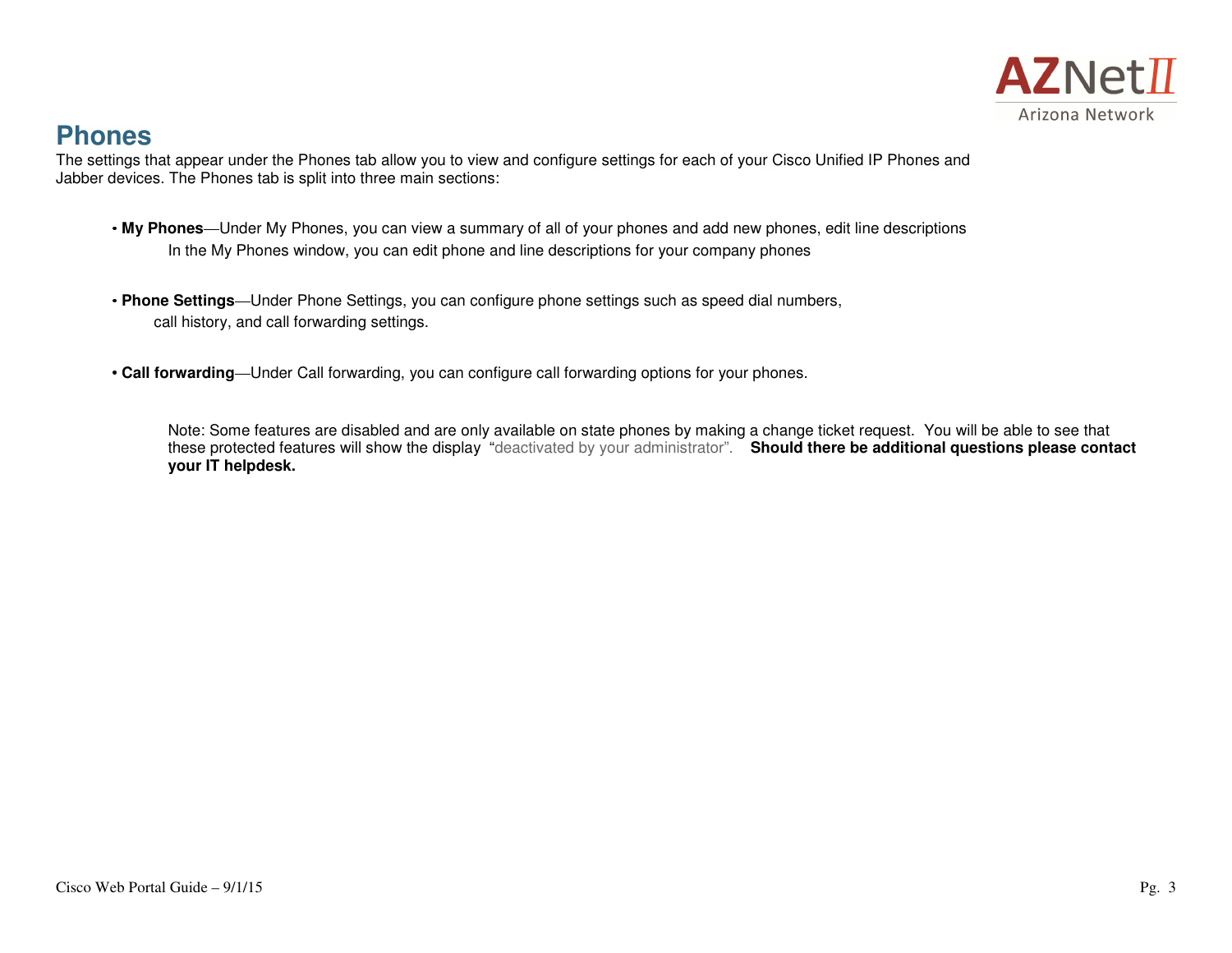

#### **Edit Company Phone Label**

**Since each phone will be displayed as an ICON , with a default description, you can edit the label for each phone by editing the company phone label.** 

**Step 1** Click the **Phones** tab.

- **Step 2** In the left navigation pane, click **My Phones**.
- **Step 3** Click the company phone that you want to edit(once).
- **Step 4** Click **Edit** from the drop down.
- **Step 5** Enter the new text for the phone description and phones lines that you want to edit.
- **Step 6** Click **Save**.

♦. Edit **Settings** Download Manua 7965 6027745 3 Stower Spector  $\epsilon$ 6021115 TUC 602111  $\epsilon$ See all lines support the process of the contribution of the process at the conduct

you by your company. You may set personal prefe

#### **Download Phone Manual**

**As you will notice there is an option to download a manual regarding the phone. (Not all features listed may be supported at your site or on the AZ state contract )** 

**Step 1** Click the **Phones** tab. **Step 2** In the left navigation pane, click **My Phones**. **Step 3** Click on the phone. **Step 4** Click **Download Manual**.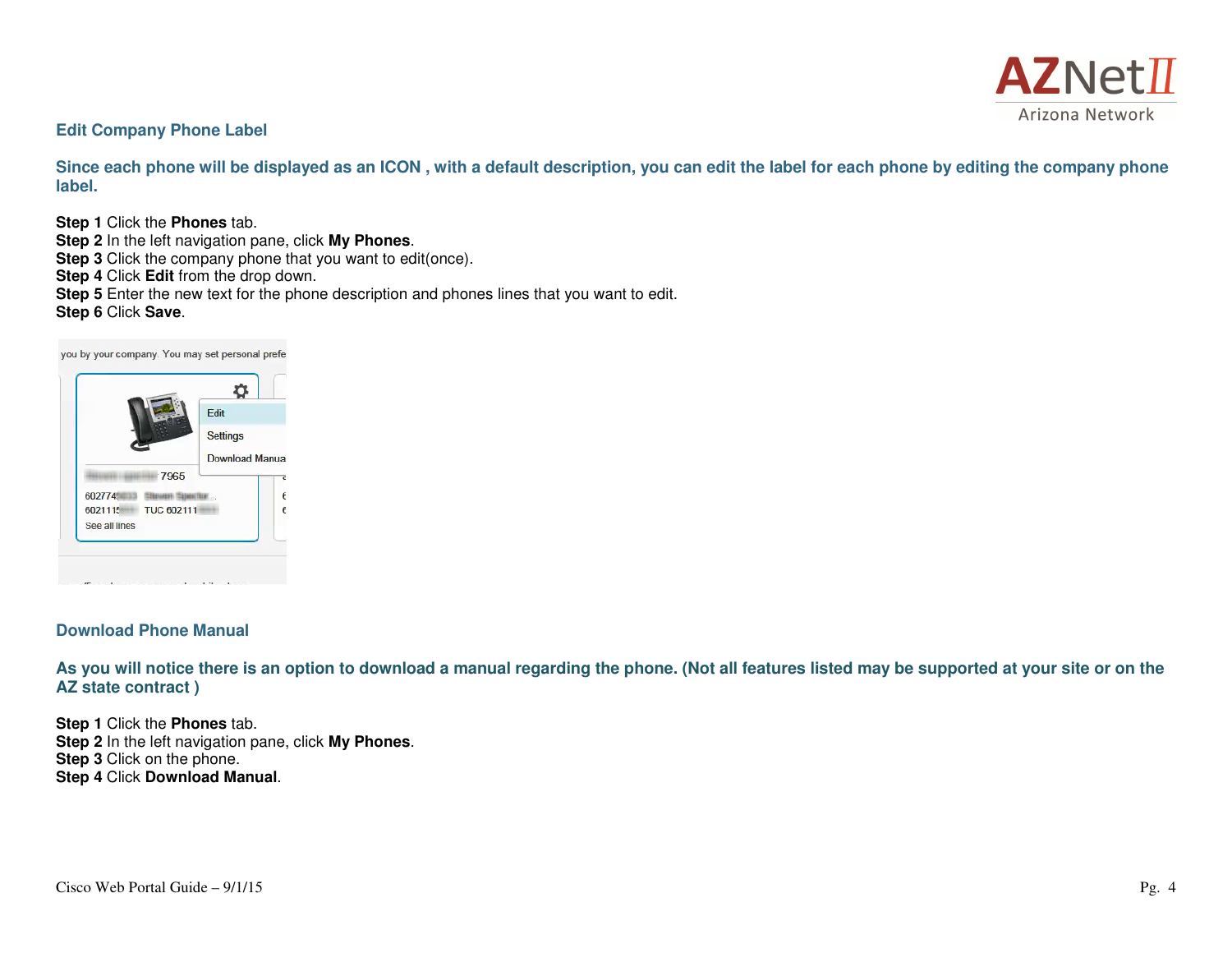

## **Phone Settings**

**Available options that can be used in this area include Speed Dial Numbers, Call History and Phone Contacts.**

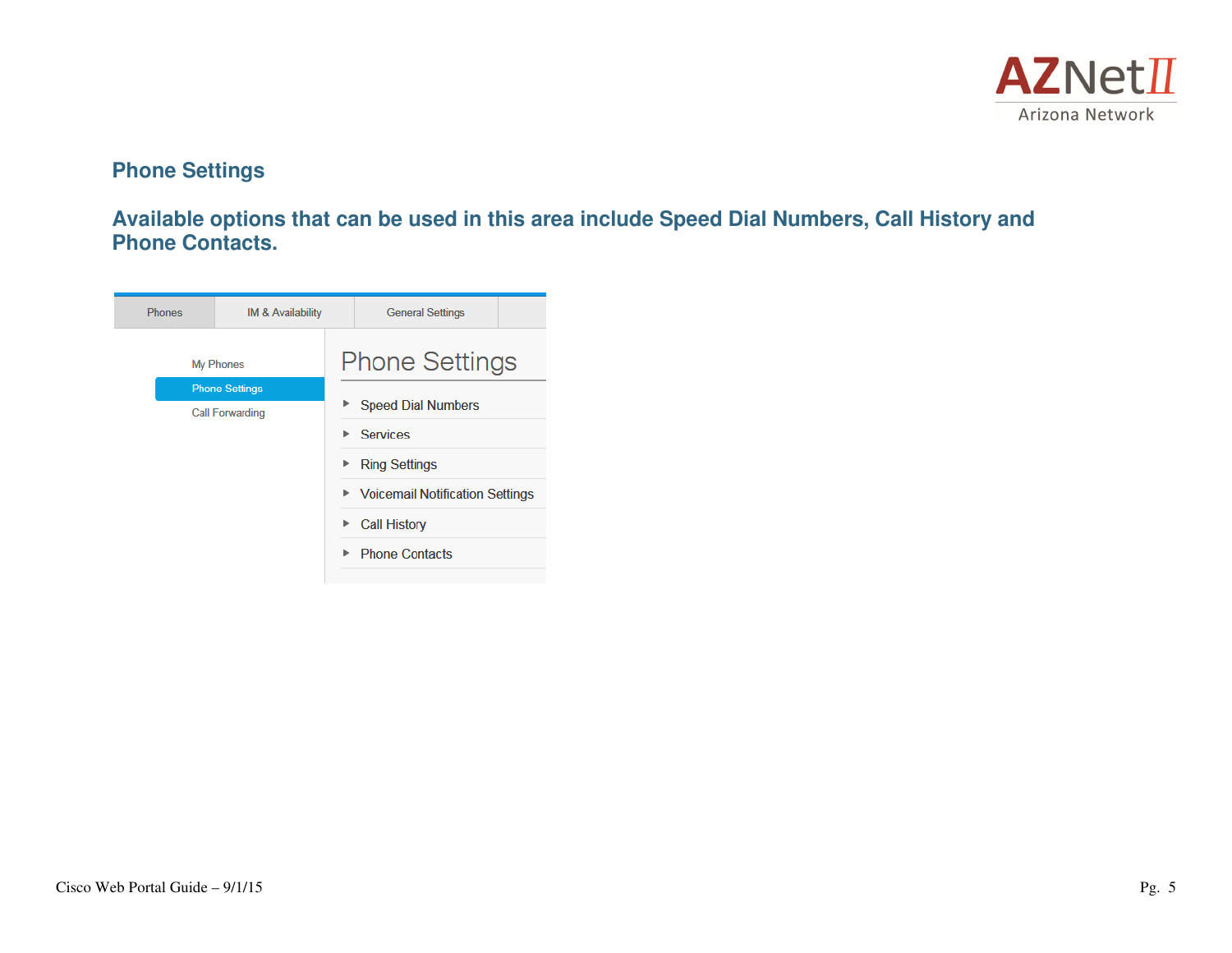

The Chain Link button, will allow a single user, who is assigned as administrator to multiple phones, to program one list of speed dials on one telephone, then by clicking the chain link, linking that list and deploying it to all other phones in your list.

| Speed Dial Numbers | <b>Add New Speed Dial</b><br>Speed dial numbers are the Same for these phones. To- |                  | week your phones and manage these settings individually, click this but on | GO               |  |
|--------------------|------------------------------------------------------------------------------------|------------------|----------------------------------------------------------------------------|------------------|--|
|                    | Cisco IP Communicator - Steven<br>$-602774$                                        | <b>TEST 7965</b> | Test - 602774<br>$\frac{1}{2}$ ad -                                        | 995 998 998 9999 |  |
| <b>Dial</b>        | Label                                                                              |                  | <b>Number</b>                                                              |                  |  |
| 1                  | Record Line 602-774-50                                                             |                  | #602774                                                                    |                  |  |
| $\overline{2}$     | Steven                                                                             |                  | 602 000                                                                    |                  |  |
| 4                  | kk's Home Phone                                                                    |                  | 6029                                                                       |                  |  |

#### **Set Up Speed Dial Numbers**

**Step 1** Click the **Phones** tab. **Step 2** Click **Phone Settings**. **Step 3** Click **Speed Dial Numbers**. **Step 4** Do the following:

• If your phones are linked, click **Add New Speed Dial**.

• If your phones are not linked, select the phone for which you want to add the speed dial number, and then click **Add New Speed Dial**.

**Step 5** In the Number field, enter the contact's name or phone number. Unified Communications Self Care Portal searches the company directory.

 You can only search the company directory if your network administrator has enabled you with access. Access is set through Cisco Unified Communications Manager enterprise parameters. **Note** 

**Step 6** In the Label text box, enter a description for the speed dial number. Your phone will use the description to display the speed dial number.

 **Step 7** In the Speed Dial text box, assign a speed dial number. **Step 8** Click **Save**.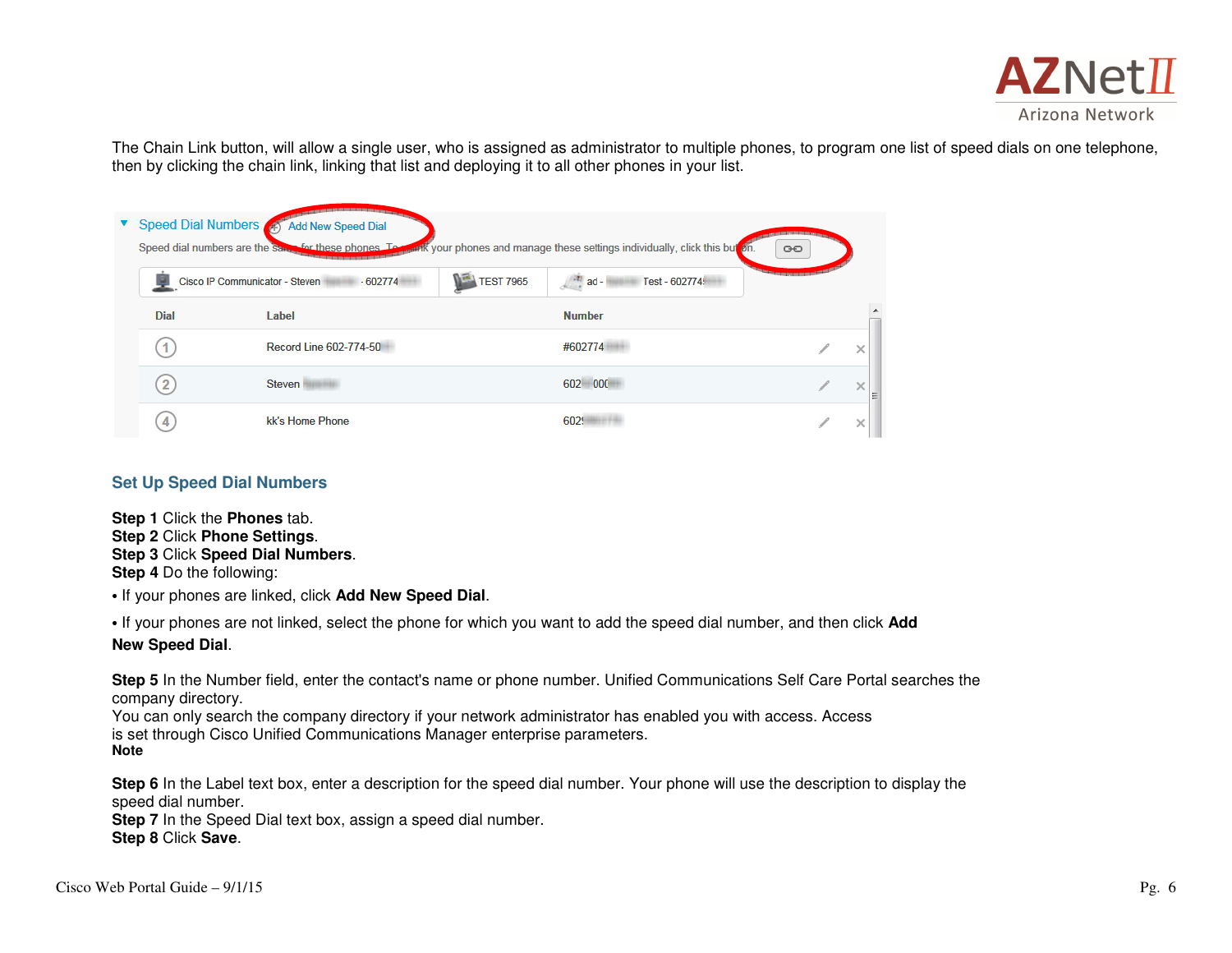

#### **Set Up Call History**

**With the log calls box checked all calls for each line will be part of the calls logging to your history list.** Call history allows you to log missed calls for each of the lines on your phones. To set up call history:

**Step 1** Click the **Phones** tab. **Step 2** Click **Phone Settings**. **Step 3** Click **Call History**. **Step 4** Check the **Log Missed Calls** check box for each phone line that you want to save the call history. **Step 5** Click **Save**.

| <b>Call History</b>                                                |                          |  |  |  |  |
|--------------------------------------------------------------------|--------------------------|--|--|--|--|
| History settings for shared lines are the same for these phones. T |                          |  |  |  |  |
| Cisco IP Communicator - Steven<br>$-60277$                         |                          |  |  |  |  |
| <b>Phone Number</b>                                                | <b>Log Missed Calls</b>  |  |  |  |  |
| 60277                                                              | $\checkmark$             |  |  |  |  |
| 602111                                                             | $\overline{\mathcal{S}}$ |  |  |  |  |
| 602774                                                             |                          |  |  |  |  |
| Cancel<br><b>Save</b>                                              |                          |  |  |  |  |

**Note:** Each user has one phone contact list for all their phones. There is no option to link and unlink the phone contact list.